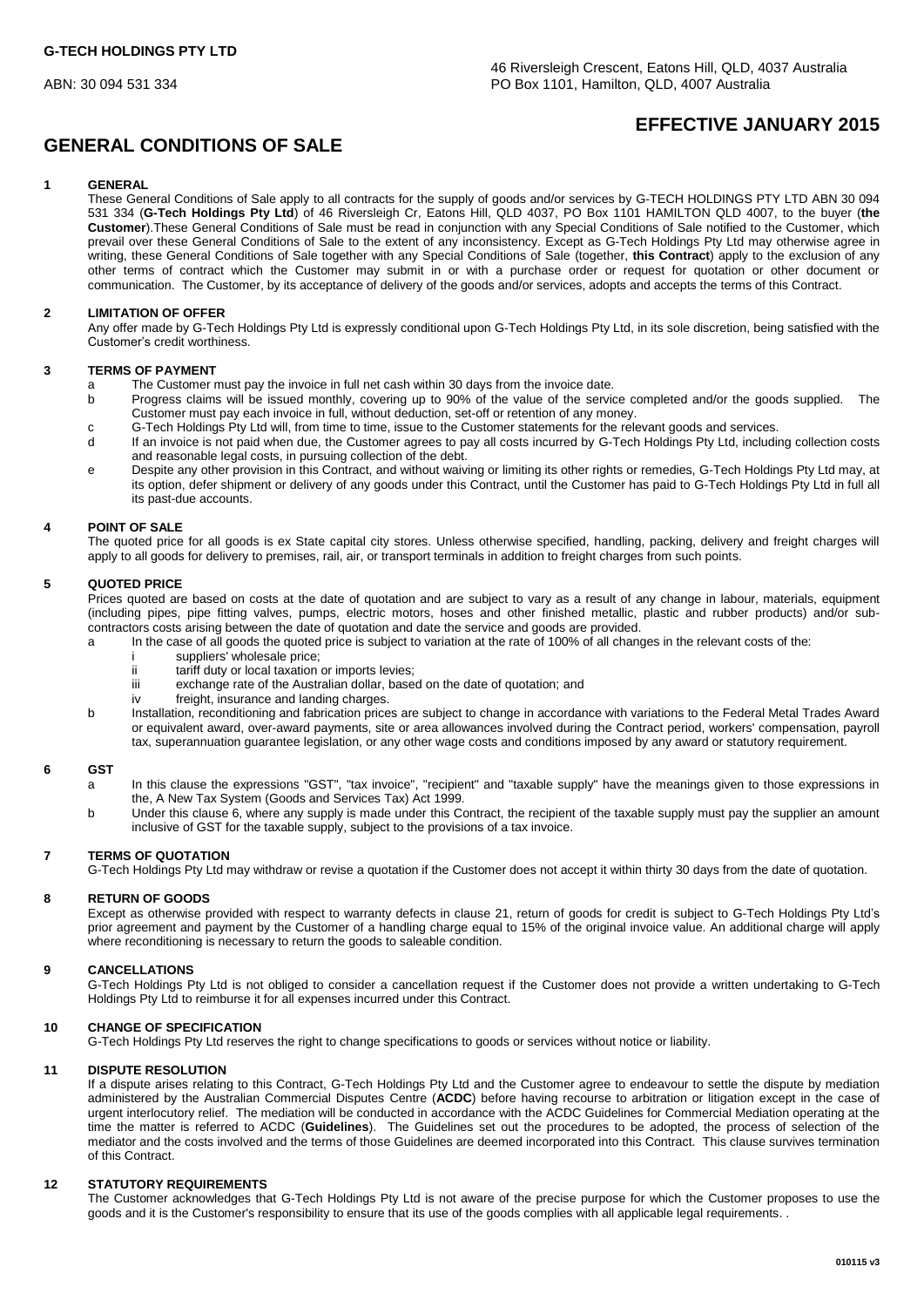## **13 DELIVERY SCHEDULE**

Delivery dates or completion dates are approximate. G-Tech Holdings Pty Ltd is not liable for any failure to deliver goods or complete services by the relevant date due to it exercising its rights to defer delivery under clause 3e or any cause whatsoever beyond its reasonable control. The Customer must not withhold payment of any invoice, or make any deduction or set-off, notwithstanding late delivery or completion. Delivery may be made either in one parcel or from time to time in separate parcels. Each parcel will be accepted and paid for by the Customer notwithstanding late delivery or non-delivery of any other parcel. The Customer must make available reasonable and unobstructed access to the delivery point for prompt unloading. If for any reason the Customer delays taking delivery, G-Tech Holdings Pty Ltd will retain the relevant goods entirely at the risk and expense of the Customer and G-Tech Holdings Pty Ltd will be entitled to invoice the Customer for such goods in the month of sale.

#### **14. RETENTION OF TITLE**

- a Risk in the goods passes to the Customer on delivery of the goods to the Customer or into custody on the Customer's behalf provided that if the Customer does not accept delivery or requests a delay in delivery, then risk in the goods is borne by the Customer from the time of such non-acceptance or request (as the case may be). The Customer indemnifies G-Tech Holdings Pty Ltd from any claim, loss or expense whatsoever arising from, and releases G-Tech Holdings Pty Ltd from any liability relating to, the Customer's decision to not accept delivery or to delay delivery.
- b Property in and title to the goods remains with G-Tech Holdings Pty Ltd until the Customer has paid G-Tech Holdings Pty Ltd the purchase price for the goods and all other money that the Customer may owe G-Tech Holdings Pty Ltd at any time on any account, and has otherwise fulfilled its obligations under this Contract.
- c Subject to this clause 14 the Customer may dispose of the goods in the ordinary course of the Customer's business.<br>Where the Customer disposes of the goods before payment to G-Tech Holdings Pty Ltd. the sale proceeds fro
- Where the Customer disposes of the goods before payment to G-Tech Holdings Pty Ltd, the sale proceeds from such disposal are the property of G-Tech Holdings Pty Ltd and the Customer holds the proceeds on trust for G-Tech Holdings Pty Ltd. Further, in disposing of the goods before payment to G-Tech Holdings Pty Ltd, the Customer does so as G-Tech Holdings Pty Ltd's fiduciary agent.
- e G-Tech Holdings Pty Ltd may, without notice to the Customer, enter the Customer's premises or elsewhere within business hours and seize any goods which have not been paid for by the due date and the Customer waives the right to receive any statutory or PPSA (as defined in clause 15) notice.
- f While the goods remain the property of G-Tech Holdings Pty Ltd, the Customer agrees:
	- i to store the goods separately at the Customer's premises so that they can be easily identified;<br>ii to insure the goods against all usual risks and for full replacement value and the Customer will
	- to insure the goods against all usual risks and for full replacement value and the Customer will hold on trust for G-Tech Holdings Pty Ltd any insurance monies received by the Customer for goods owned by G-Tech Holdings Pty Ltd;
	- iii to only dispose of the goods in the ordinary course of the Customer's business;
	- iv to not cause the goods to lose their identifiable character or be intermingled with other goods in any way by any process of its own or by a third party;
	- v other than disposal of the goods in the ordinary course of the Customer's business, that it has no right or claim to any interest in the goods to secure any liquidated or unliquidated debt or obligation that G-Tech Holdings Pty Ltd owes to the Customer;
	- vi that it cannot claim any lien over the goods and will not pledge or allow any lien, charge, Security Interest (as defined in clause 15) or other interest to arise over the goods;
	- vii to not create any absolute or defeasible interest in the goods in relation to any third party; and<br>viii to provide G-Tech Holdings Pty Ltd with access to the premises where the goods are stored to
	- to provide G-Tech Holdings Pty Ltd with access to the premises where the goods are stored to enable G-Tech Holdings Pty Ltd to inspect and/or seize the goods.

#### **15 PPSA**

In this Contract "PPSA" means the Personal Property Securities Act 2009 (Cth); the terms "Proceeds", "Register", "Purchase Money Security Interest", "Security Agreement", "Security Interest", "Verification Statement", "Financing Statement" and "Financing Change Statement" will have the meanings given to them in the PPSA. The Customer acknowledges that this Contract, each order under this Contract and/or other agreements with the Customer constitutes a Security Agreement for the purposes of the PPSA. The Customer grants a Security Interest to G-Tech Holdings Pty Ltd in all goods (and the Proceeds) previously supplied by G-Tech Holdings Pty Ltd to the Customer and in all future goods (and the Proceeds) supplied by G-Tech Holdings Pty Ltd to the Customer. The Customer acknowledges that the Security Interest granted in accordance with this clause is a Security Interest for the purpose of the PPSA. The Customer acknowledges that G-Tech Holdings Pty Ltd may register its Security Interest in the goods (and the Proceeds) as a Purchase Money Security Interest on the Register and the Customer must execute all documents and do such further acts and things and provide such further information as may be required by G-Tech Holdings Pty Ltd to enable the registration of the Security Interest granted by the Customer on the Register, or to perfect or correct any registration. The Customer agrees that to the fullest extent permitted by law, G-Tech Holdings Pty Ltd owns, and the Customer waives any rights it may have to anything installed in or affixed to the goods, including any rights it might otherwise have under Part 3.3 of the PPSA. Where the PPSA applies to action taken by G-Tech Holdings Pty Ltd in relation to the goods, the Customer agrees that sections 116(2), 120, 125, 142 and 143 of the PPSA will not apply, and the Customer waives its right to receive any notices G-Tech Holdings Pty Ltd is required to give the Customer under the PPSA (to the extent that the notice can be excluded) and includes any right to receive a notice under sections 95, 118(1)(b), 121(4), 123(2), 130, 132(3)(d), 132(4) and 135 of the PPSA and any Verification Statements.

## **16 INSURANCE**

All deliveries will be at the Customer's risk, unless the Customer instructs G-Tech Holdings Pty Ltd to insure (which will be at the Customer's cost).

#### **17 SOFTWARE**

G-Tech Holdings Pty Ltd or the applicable third party licensor to G-Tech Holdings Pty Ltd, retain all rights of ownership and title in its respective software that is incorporated into the goods (**the Software**), including all rights of ownership and title in its respective copies of such Software. Except as otherwise provided in this Contract, the Customer is granted a non-exclusive, non-transferable royalty free license to use the Software solely for using the goods for the purpose for which they have been manufactured and provided. If required by G-Tech Holdings Pty Ltd, all other software will be furnished to, and used by the Customer only after execution of G-Tech Holdings Pty Ltd's (or the licensor's) applicable standard license agreement, the terms of which are incorporated in this Contract by reference. The applicable license agreement prevails to the extent of any inconsistency with the terms of this Contract, but only in so far as it relates to use of that other software.

## **19 STATUTORY WARRANTIES AND CONDITIONS**

In the event that the supply of goods or services pursuant to this Contract is a supply of goods and services to a consumer as defined in the Competition and Consumer Act 2010 (**CCA**), the CCA expressly includes certain consumer guarantees in this Contract. Subject to the qualifications contained in Schedule 2 Section 64A of the CCA, in the case of a contract for the supply by G-Tech Holdings Pty Ltd of goods or services other than goods and services of a kind ordinarily acquired for personal, domestic or household use or consumption, should G-Tech Holdings Pty Ltd be liable for a failure to comply with a consumer guarantee (other than a guarantee under Schedule 2 Section 51, 52 or 53 of the CCA), G-Tech Holdings Pty Ltd's liability for such breach is limited to:

- a In the case of goods, at G-Tech Holdings Pty Ltd's discretion
	- the replacement of the goods or the supply of equivalent goods;
	- ii the repair of the goods;
	- iii the payment of the cost of replacing the goods or of acquiring equivalent goods; or
	- iv the payment of the cost of having the goods repaired.